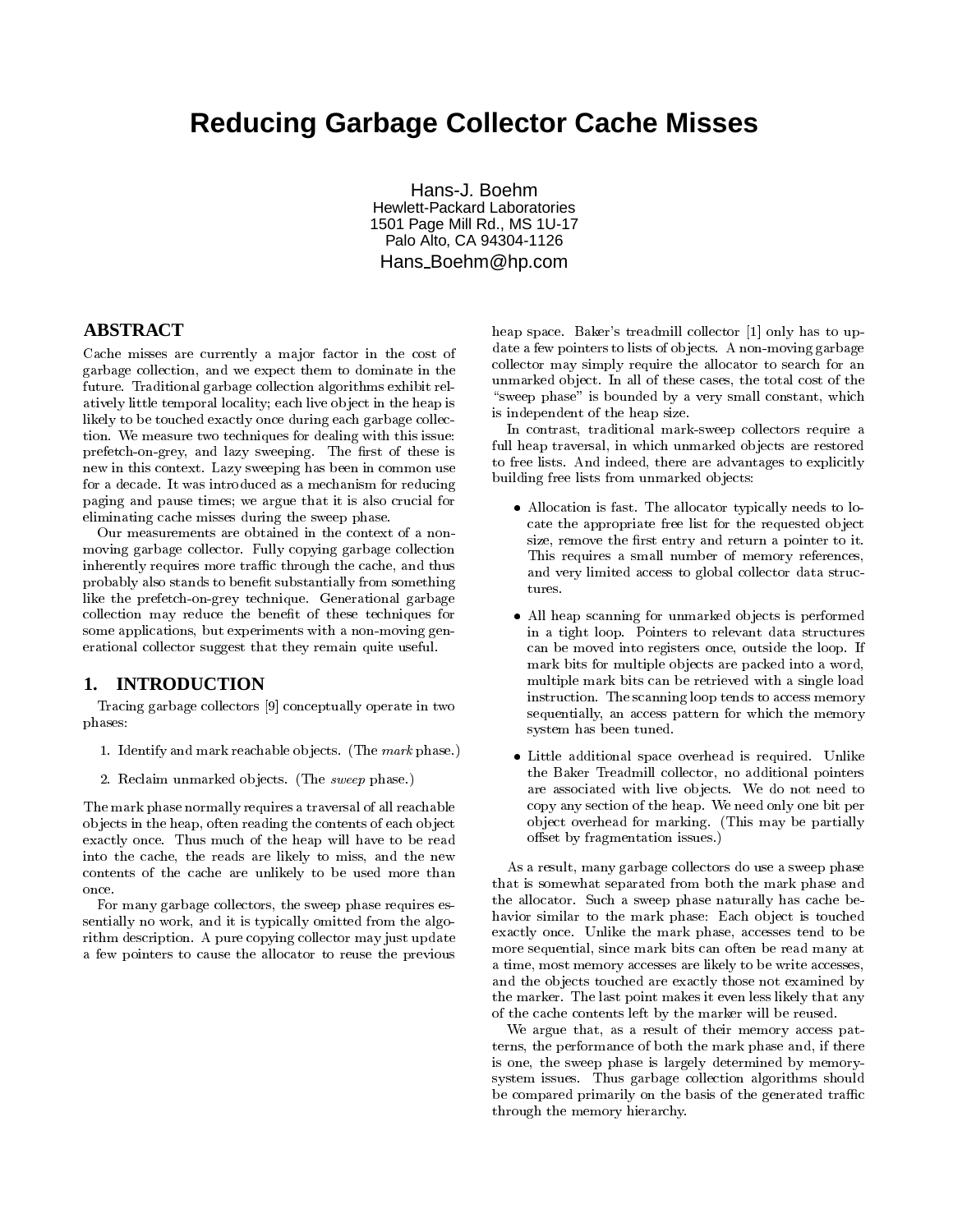Older work on garbage collection often attempted to provide reasonable performance in the presence of paging [11, 2]. More modern implementations appear to have largely given up on this goal. Java virtual machines generally perform unacceptably in the presence of paging. Economics have made this state of affairs acceptable. Rapid increase of memory sizes combined with much smaller improvements in disk performance have made it nearly unavoidable.

At the same time, cache considerations have become much more important for garbage collectors. Cache miss penalties are still much less than those associated with page faults, but a complete cache miss often incurs a penalty corresponding to hundreds of instruction executions.<sup>1</sup>

Typically, even the largest cache level is still appreciably smaller than the heap. Thus the above observations make cache misses in the collector essentially unavoidable.

Even generational collectors often encounter similar problems. The youngest generation must be large enough to amortize the cost of scanning the root set (i.e. the non heap-allocated pointer variables) and the remembered set (i.e. pointers from other generations). Thus it most commonly does not fit into any level of the cache.

The mutator will normally touch the entire youngest generation during a collection cycle. If the cache is too small to hold the entire generation, the contents left in the cache at the beginning of the mark phase are likely to include recently allocated dead objects, but not all live objects allocated near the beginning of the collection cycle. Thus the marker is still likely to encounter cache misses, and it is likely to evict objects subsequently needed for allocation, if they haven't already been evicted.

A generational collector will also still need to mark (and possibly sweep) the entire heap occasionally. For applications that primarily build and drop large data structures, this is likely to happen frequently.

#### **2. RELATED WORK**

Much of the prior work on the relationship between cache performance and garbage collection has concentrated on using a copying or other compacting collector to improve the 4. locality of the mutator (client) [5, 10]. We believe this work is orthogonal to ours and could largely be combined with it.

We concentrate exclusively on the performance of the collector itself. Neither of the techniques discussed here should signicantly impact the performance of the mutator.

There has been some work on automatically inserting prefetch instructions in pointer-based code. The prefetch-ongrey technique described here is very similar to the \Greedy Prefetch" strategy for recursive data structure traversals from [4], though we use some refinements, and our garbage collector mark loop would not have been recognized as a recursive data structure traversal by a compiler.

An alternate approach to reducing sweep time in sparse heaps is discussed in [6]. It ignores the cache benefits of lazy sweeping, and thus helped to inspire some of the measure ments presented here.

## **3. ASSUMPTIONS**

Our discussion will take place in the context of a mark sweep collector.

Our collector<sup>2</sup> segregates ob jects by size. Each page in the heap (or "heap block") contains objects of a single size. We do not believe that this is a necessary assumption for any of the techniques described here, but it makes their description easier.

We will assume that the collector maintains its data structures outside the user-visible heap. In particular, mark bits are stored separately, not in or near the ob jects. In our case, the mark bits are part of a descriptor associated with each page in the heap. We reserve a mark bit for each word in the page, though only those corresponding to the beginning of an ob ject are used.

The separation of mark bits from the actual heap objects is essential for our discussion and results on lazy sweeping. Although this can increase the number of instructions executed in the mark phase, it has some ma jor advantages:

- 1. The mark phase does not need to examine pointer-free ob jects at all. They do not need to be brought into the cache. If pointer-free ob jects are segregated (as they are in our environment), pages containing pointer-free ob jects can remain paged out during a garbage collection. In our experience, this easily justifies the technique by itself.
- 2. Sequences of small unreachable ob jects can be recognized and reclaimed efficiently as a group, by examining a sequence of mark bits with a single instruction. In our environment, we take advantage of this if an entire heap block (roughly a page) turns out to be empty. In practice, this is a frequent occurrence.

The collector data structures are a small fraction of the size of the heap. In our informal discussions we will ignore their impact. In fact, and in our measurements, they do compete with the user heap for the cache.

#### **4. PREFETCH ON GREY**

Abstractly, we can describe the mark phase of a garbage collector as follows [7]. Each ob ject has an associated color: White objects have not yet been visited, grey objects have been visited but pointers inside the ob ject have not yet been examined, and black ob jects have both been visited and contained pointers have been followed.

The mark algorithm can then be described as:

Ensure that all objects are white. Grey all objects pointed to by a root. while there is a grey object  $g$ blacken g For each pointer  $p$  in  $q$ if  $p$  points to a white object grey that object.

In reality, we keep a table containing only one mark bit per ob ject. A mark bit value of zero corresponds to a white object; a value of one indicates a grey or black object. In

<sup>&</sup>lt;sup>1</sup>Most current machines have main memory latencies on the order of 200nsecs, which is typically 100-200 cycle times, and may correspond to several times that many instrucand may correspond to server the contract of the state of the distributions. Many such measurements, mostly obtained using  $2$ See Larry McVoy's "lmbench", are available on the web.

http://www.hpl.hp.com/personal/ Hans Boehm/gc.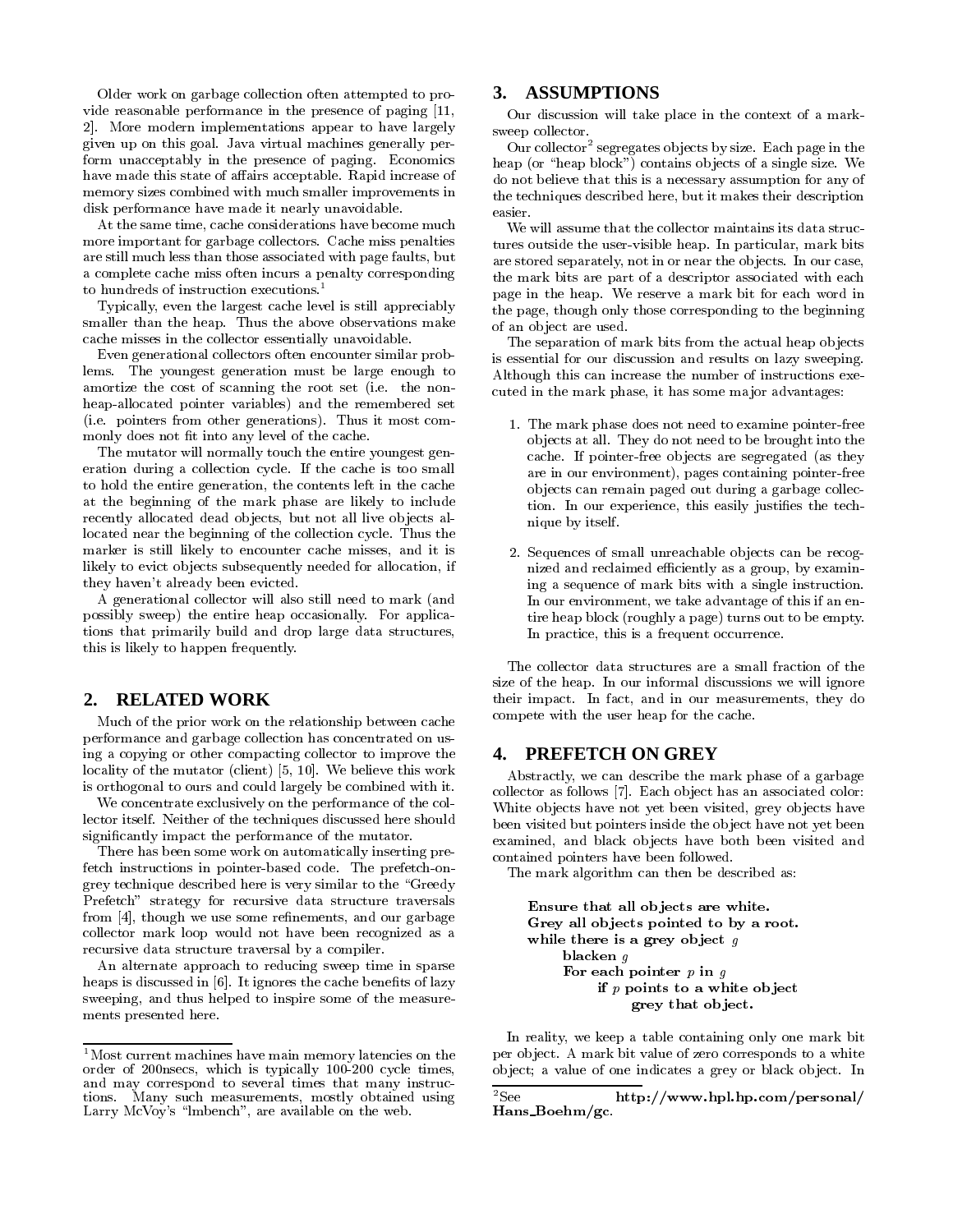addition, a separate stack contains the addresses of all grey ob jects.

When an ob ject is greyed its mark bit is set, and it is pushed onto the mark stack. Blackening an object corresponds to removing it from the mark stack.

Empirically a signicant fraction of the time devoted to this algorithm is spent retrieving the first pointer  $p$  from each grey ob ject. On a 500MHz Pentium III, we typically see the marker dominate the time spent in the garbage collector, and about a third of the execution time of the marker is accounted for by the load instruction(s) performing the initial load of a candidate pointer  $p$  from an object.<sup>3</sup> This  $\overline{\mathbf{5}}$ . should not be surprising, since this is the first reference to the object itself by the marker, and typically the first reference to the cache line since at least the start of the mark phase.

We expect the percentage of mark time accounted for by these misses to increase on future machines, as processor cycle times continue to decrease faster than memory latencies.

Most modern processors provide instructions that allow data to be "prefetched" into the cache in anticipation of future use. This can avoid much of the delay associated with retrieving an ob ject not in the cache, provided it is possible to predict the object reference sufficiently far ahead of time. If the ob ject can only be found in main memory, this may require that the prefetch instruction is issued hundreds of instructions ahead of the actual ob ject reference, since the cache miss will probably require on the order of 100 machine cycles.

Most commonly "prefetch" instructions are introduced by a compiler optimizing numerical code (cf. [3]). Array references can often be automatically predicted. In non numerical "pointer-chasing" code, this is less feasible (but see for example [4]).

Nonetheless, in this case, we can manually predict object references quite far ahead of time. As soon as we grey an ob ject, i.e. push it onto the mark stack, we immediately prefetch the first cache line in that object. In our implementation, we in fact prefetch the ob ject slightly before that, specifically as soon as we notice that  $p$  is likely to be a pointer, before verifying that it is indeed a pointer and was not previously marked.

We use two other techniques, which slightly improve performance:

- 1. We minimize the number of cases in which an ob ject that has just been greyed is immediately examined. This is done by permuting the code in the marker slightly, so that the last pointer to be pushed on the mark stack is prefetched first. For reasons related to optimizer deficiencies and register pressure in the mark loop, this turns out to improve matters slightly even without the prefetch.
- 2. We also linearly prefetch a few cache lines ahead as we are scanning an ob ject. This helps with very large objects. It probably also often prefetches other relevant ob jects in the data structure we are scanning.

The first technique ensures that for every pointer  $p$  inside an object  $g$ , the prefetch operation on  $p$  is separated from any dereference of  $p$  by most of the pointer validity and mark bit checking code for the pointers contained in g. Thus, unlike the cases studied in [4], the prefetch instruction should be very helpful even for the first pointer followed.

This is somewhat less true for a nonconservative collector for which pointer validity checking is typically limited to checking a bit in an ob ject descriptor, and checking the pointer value against null.

## **5. LAZY SWEEPING**

Traditional mark-sweep collectors first mark all reachable ob jects, and then perform a sweep over the entire heap, adding each unmarked object to a free list. Since free list pointers are typically maintained inside the objects themselves, this often involves accessing every unmarked ob ject. Thus the sweep phase can signicantly add to garbage collector pause times. Furthermore, it needs to both page in any pages containing unreachable ob jects, and move at least part of each such object through the cache.

If the amount of reclaimed memory exceeds the size of the cache, it is unlikely that many of the ob jects brought into the cache by the sweep phase will be reused before they are evicted from the cache by the allocator or mutator. Thus the allocator is again likely to miss the cache when the ob ject is finally allocated.

Hughes [8] first observed that collector pause times can be reduced by performing the sweep incrementally, that is, deferring it until allocation time. (Hughes suggests having the allocator examine mark bits directly, something that would probably make the allocator too expensive in our context.)

Others have suggested different variations on this idea (cf. [9, 11, 2]), usually in part to improve paging performance. If a section of memory is swept just before the reclaimed memory is reallocated, we may still encounter a page fault while sweeping. But when the allocator needs that same region of memory, it is nearly guaranteed to be resident.

The same observation applies to the cache. By ensuring that a cache line is reallocated very shortly after it is swept, we replace two cache misses, in the sweep phase and allocator, by a single miss.

We measure the variant of lazy sweeping that has been implemented in our collector for a number of years. After completing the mark phase, the collector scans the mark bit table for each page in the heap. If no mark bits are set in the page, the entire page is added to a pool of free pages without touching it. If some mark bits are set, the page is added to a queue of pages waiting to be swept. For present purposes, it is safe to assume that there is one such queue for each ob ject size. (There are actually several, depending on other ob ject attributes.)

The allocator normally maps the requested ob ject size to an appropriate ob ject free list. (This involves a table lookup, so that similar sizes an be rounded to a single size class in the same step.) It then removes the first object from the free list and returns it. If the free list is empty, it sweeps additional pages dedicated to ob jects of the right size, until it finds one containing some available objects. (A heuristic is used to avoid scanning or touching most pages that are "nearly full".) In the absence of explicit deallocation and incremental collection, no free list ever contains ob jects from more than one page.

<sup>&</sup>lt;sup>3</sup>This was measured by profiling the program using a PC-sampling technique with single instruction res olution. A tiny utility to generate such problems  $\mathbf{A}$  to generate such problems  $\mathbf{P}$ is available from http://www.hpl.hp.com/personal /Hans Boehm/gc/gc bench.html.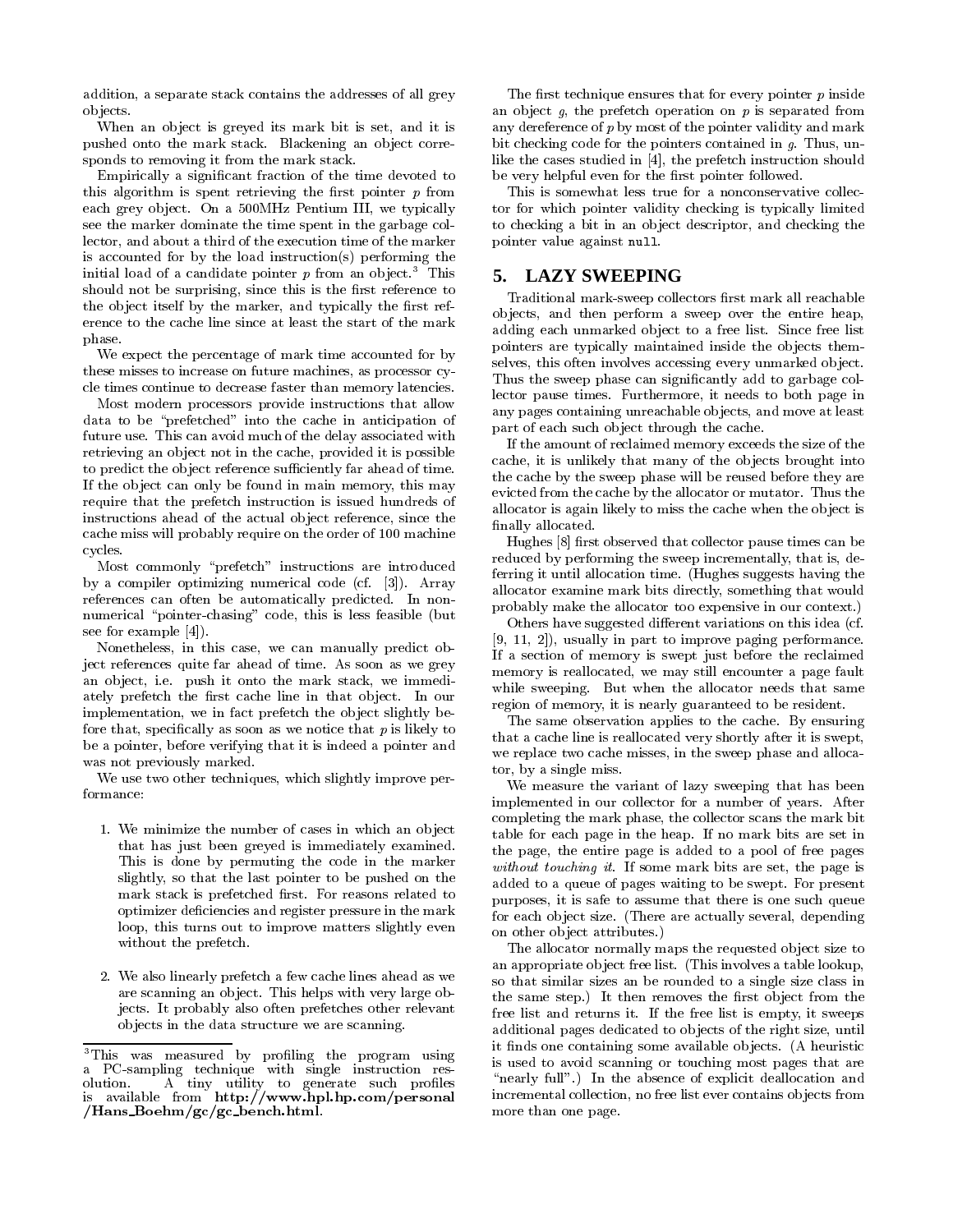In order to disable lazy sweeping, we modied the collector to optionally sweep all pages immediately after enqueueing them.

# **6. MEASUREMENTS**

We report the impact of the above two techniques on Pen tium III/500 execution times of a number of benchmarks. To get some calibration on variation with architecture, we also remeasured a few of the benchmarks on an HP PA-8000 based machine. Currently all benchmarks except one are C programs, and are executed with our collector scanning the heap conservatively.

For reasons discussed in the appendix, a Pentium III, although it does provide prefetch instructions, does not appear to gain maximum benefit from our prefetch-on-grey technique. Preliminary results on an Intel Itanium machine are even more encouraging.

We use the following benchmarks:

gc bench java A fairly widely used articial Java garbage collection benchmark.4 It repeatedly allocates and drops complete binary trees of various heights. It is probably more dependent on garbage collector performance than any real application. Consecutively allocated ob jects tend to be dropped at exactly the same time, which is representative of some real applications, and unrepresentative of others. Due to this behavior, our collector tends to reclaim entire pages, and spend almost no time in the sweep phase.

The fact that objects have exactly zero or two outgoing pointers, and most ob jects are reachable by exactly one path, tends to help our prefetch-on-grey implementation. Ob jects with a single outgoing pointer provide only a smaller amount of latency between the prefetch and dereference of the outgoing pointer. Multiple paths to the same ob ject are likely to result in redundant prefetches.

The benchmark was compiled with the gcj static Java compiler5 , and garbage collected with our collector. Unlike the C benchmarks, the collector had ob ject layout information for heap ob jects. This information is encoded in GC descriptors, which can be retrieved from the ob ject's method table. The runtime is cur rently about 45% higher than the corresponding C program, mostly because the allocation sequence acquires a spin lock, and has not been as well-tuned as its C counterpart.

- gc bench A C translation of the above benchmark, also available from the above location.
- holes\_gc\_bench The above C benchmark, but we allocate and drop an extra tree node between each pair of retained nodes. This causes the collector to spend large amounts of time in the sweep phase.
- ptc This is one of the programs in the Zorn memory allocation benchmark suite. It and Ghostscript appear to be the only two benchmarks in the suite with a heap size that exceeds the size of the cache on the HP machine. It translates Pascal to C. It was run on the largest input. The program was written for malloc/free mem ory management, but it builds a single large syntax tree data structure, which is retained until program exit. A number of garbage collections are run during execution, though they could all be avoided by immediately setting the heap size to its final value.
- ghostscript This is again the version from the Zorn benchmark suite, run on the largest provided input. As with ptc, we let the garbage collector grow the heap using its normal heuristics. This version bypasses the original Ghostscript custom memory management, but is not well-tuned for a garbage collector.
- incremental ghostscript As above, but we let the collector run in its incremental and generational mode. This is similar to the scheme described in [BoeDem-Sch91], but the collector is run incrementally during allocation calls instead of in a separate thread. The primary difference is that most collections do not reset the mark bit state, and hence do not attempt to collect ob jects that survived the preceding collection. True incremental mode is triggered only when the collection time exceeds a 50msec threshold.
- large ghostscript This is ghostscript with <sup>a</sup> non-incremental collector, but we added code to immediately expand the heap to 20MB, nearly 10 times larger than the maximal live data size.

Table 1 presents the Pentium performance results relative to the "normal" version of the collector, which sweeps lazily, but does not prefetch. For each benchmark, we give the approximate fraction of time spent marking when using the "normal" collector, the approximate fraction of the time spent sweeping, the slowdown from eager sweeping, and the speedup from the addition of prefetching.

All percentages are fractions of the entire "normal" execution time of that benchmark, not fractions of garbage

Table 2 contains some of the analogous measurements on an HP PA-8000 machine running at 180MHz.

We draw several conclusions from these measurements:

- Sweeping eagerly instead of lazily usually slows down the sweep phase by at least 50%. This is entirely a cache effect.
- For both gc bench versions, prefetch-on-grey appears to eliminate most of the cache miss overhead in the marker. For data structures that look less like com plete binary trees, it is less effective, but still seems to eliminate at least a third of the miss overhead (which is about a third of the mark cost.)
- Sweep times are rarely an issue for our collector, though this is surprisingly architecture dependent. Generally, collector performance is determined by the marker.
- The incremental collector essentially requires lazy sweeping, since otherwise the entire heap is swept, even for minor collections. (This is not a new insight.)

<sup>4</sup>The benchmark was written by John Ellis, Pete Kovac, and the author. It is available from http://www.hpl.hp.com /personal/Hans\_Boehm/gc/gc\_bench/.

See http://sourceware.cygnus.com/java. The version we used differed from the  $(7/24/00)$  released versions in that it used code supplied by Tom Tromey, Bryce McKinley, and the author to avoid interpreting Java class ob jects in the garbage collector. We expect our version to become the standard one.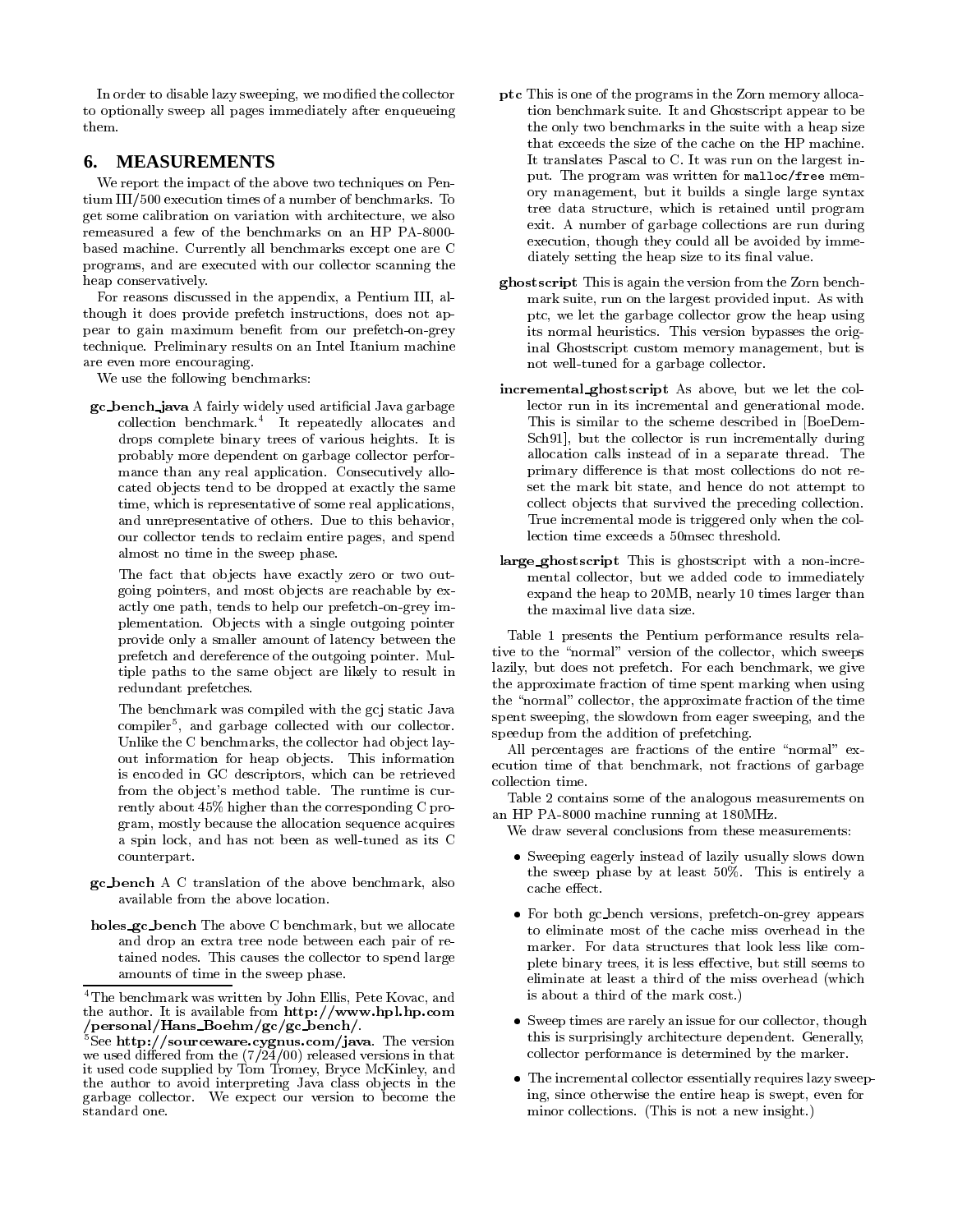| Table 1: Pentium II/500 Relative Performance |  |  |  |
|----------------------------------------------|--|--|--|
|----------------------------------------------|--|--|--|

| Benchmark               | Mark Time |     | Sweep Time   Eager Sweep Slowdown   Prefetch Speedup |        |
|-------------------------|-----------|-----|------------------------------------------------------|--------|
| gc_bench_java           | 39%       | 3%  | 0%                                                   | $11\%$ |
| gc_bench                | 49%       | 3%  | 0%                                                   | $13\%$ |
| holes_gc_bench          | 57%       | 12% | 7%                                                   | $17\%$ |
| ptc.                    | 27%       | 0%  | 0%                                                   | 4%     |
| ghostscript             | 44%       | 5%  | 5%                                                   | 5%     |
| incremental ghostscript | 39%       | 9%  | .7%                                                  | 4%     |
| large_ghostscript       | 8%        | 6%  | 3%                                                   | 1%     |

| Benchmark      | Mark Time |     | Sweep Time   Eager Sweep Slowdown   Prefetch Speedup |  |
|----------------|-----------|-----|------------------------------------------------------|--|
| gc_bench       | 45%       |     |                                                      |  |
| holes_gc_bench | $40\%$    | 36% | 34%                                                  |  |
| ghostscript    | 26%       |     |                                                      |  |

Both prefetch-on-grey and lazy sweeping are very cheap to implement in many contexts, and should clearly be incorporated into future garbage collectors.

It is worth pointing out that in our experiments, the execution time always varies inversely with the number of instructions executed. Measurements with the PCL perfor mance counter library'show that lazy sweeping executes slightly more instructions in our implementation, but is almost uniformly no slower. This is more than made up for by a reduction in cache misses. <sup>7</sup> Similarly prefetching adds a small number of instructions.

#### **7. ACKNOWLEDGEMENTS**

I would like to thank the anonymous ISMM referees and Brian Lynn for their many detailed comments.

## **8. REFERENCES**

- [1] H. G. Baker. The treadmill, real-time garbage collection without motion sickness. SIGPLAN Notices, 27(3), March 1992.
- [2] H.-J. Boehm, A. J. Demers, and S. Shenker. Mostly parallel garbage collection. In Proceedings of the ACM SIGPLAN 91 Conference on Programming Language Design and Implementation, SIGPLAN Notices 26, 6, pages 157-164. ACM, June 1991.
- [3] D. Callahan, K. Kennedy, and A. Porterfield. Software prefetching. In Proceedings of the Fourth International Conference on Architectural Support for Programming Languages and Operating Systems, pages 40-52. ACM, April 1991.
- [4] L. Chi-keung and T. C. Mowry. Compiler-based prefetching for recursive data structures. In Proceedings of the Seventh International Conference for Architectural Support for Programming Languages and Operating Systems, SIGPLAN Notices 31, 9, pages 222-233, September 1996.
- [5] T. M. Chilimbi and J. Larus. Using generational garbage collection to implement cache-conscious data placement. In Proceedings of the International Symposium on Memory Management, pages 37-48. ACM, 1998.
- [6] Y. C. Chung, S.-M. Moon, K. Ebcioglu, and D. Sahlin. Reducing sweep time for a nearly empty heap. In Proceedings of the 27th ACM SIGPLAN-SIGACT Symposium on Principles of Programming Languages, pages 378-387. ACM, January 2000.
- [7] E. W. Dikstra, L. Lamport, A. J. Martin, C. S. Scholten, and E. Steffens. On-the-fly garbage collection: An exercise in cooperation. Communications of the  $ACM$ ,  $21(11):965-975$ , November 1978.
- [8] R. J. M. Hughes. A semi-incremental garbage collection algorithm. Software Practice and Experience, 12(11):1081-1084, Novemeber 1982.
- [9] R. Jones and R. Lins. Garbage Colection: Algorithms for Automatic Dynamic Memory Management. John Wiley and Sons, New York, 1996.
- [10] P. R. Wilson, M. S. Lam, and T. G. Moher. Effective `static graph' reorganization to improve locality in garbage collected systems. In Proceedings of the ACM SIGPLAN '91 Conference on Programming Language Design and Implementation, SIGPLAN Notices 26, 6, pages 177-191, JUNE 1991.
- [11] B. Zorn. Comparing mark-and-sweep and stop-and-copy garbage collection. In 1990 ACM Conference on Lisp and Functional Programming, pages 87-98, June 1990.

# **APPENDIX**

#### **A. MEASUREMENT DETAILS**

The Pentium measurements here were obtained on a dual processor 500MHz Pentium III machine with a 100MHz bus and a 512KB L2 cache running RedHat 6.1 Linux. None of the measurements here involved more than one processor. The machine had more than enough physical memory (> 300MB) to preclude paging, and to allow the executable itself to be cached in memory.

Pentium benchmarks were compiled with gcc (egcs 2.91) -O2. We used -O on the PA-RISC machine.

 $6$ See http://www.fz-juelich.de/zam/PCL/.

<sup>7</sup> In the case of holes gc bench, we measured about 8% reduction in the both L1 and L2 cache miss rates on a 300MHz Pentium II. The corresponding cache miss measurements for ghostscript also paralleled the reported execution time mea surements.